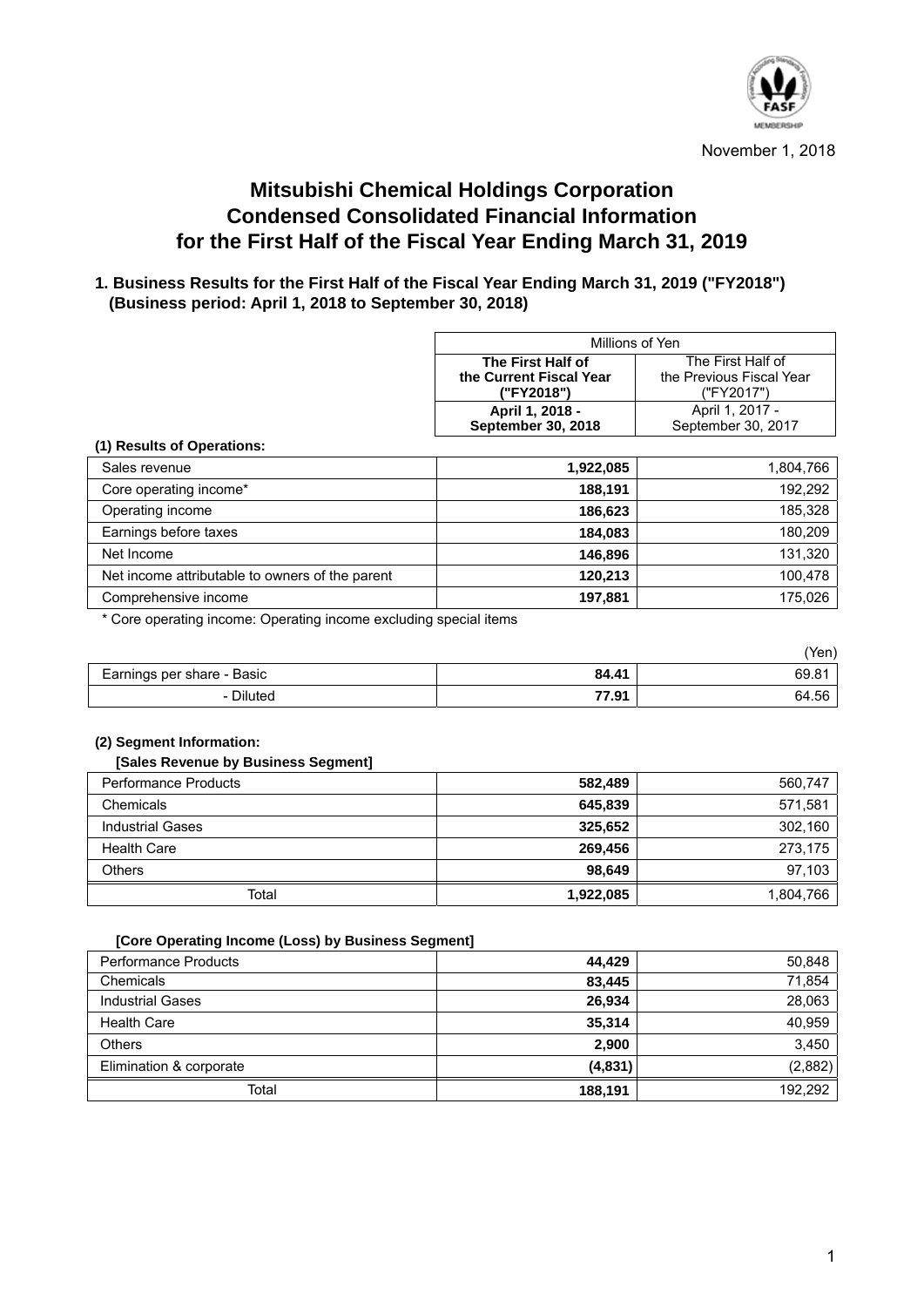|                                                                             | Millions of Yen          |                      |  |
|-----------------------------------------------------------------------------|--------------------------|----------------------|--|
|                                                                             | As of September 30, 2018 | As of March 31, 2018 |  |
| (3) Financial Position:                                                     |                          |                      |  |
| Total assets                                                                | 4,796,650                | 4,701,415            |  |
| Total equity                                                                | 2,059,271                | 1.919.490            |  |
| Equity attributable to owners of the parent                                 | 1,397,979                | 1,285,750            |  |
| Ratio of equity attributable to owners of the parent<br>to total assets (%) | 29.1                     | 27.3                 |  |

| Millions of Yen                                     |                    |  |  |
|-----------------------------------------------------|--------------------|--|--|
| The First Half of                                   | The First Half of  |  |  |
| the Previous Fiscal Year<br>the Current Fiscal Year |                    |  |  |
| ("FY2017")<br>("FY2018")                            |                    |  |  |
| April 1, 2018 -                                     | April 1, 2017 -    |  |  |
| September 30, 2018                                  | September 30, 2017 |  |  |

#### **(4) Cash Flows:**

| Net cash provided by (used in) operating activities | 221,456    | 189.173    |
|-----------------------------------------------------|------------|------------|
| Net cash provided by (used in) investing activities | (114, 815) | (27, 390)  |
| Net cash provided by (used in) financing activities | (124, 449) | (113, 922) |
| Cash and cash equivalents at the end of the period  | 263,108    | 416.198    |

#### **Note:**

The consolidated financial statements for fiscal 2017 have been retroactively adjusted to reflect the finalization of the provisional amounts of the business combination stemming from the October 2017 acquisition of NeuroDerm Ltd. by Mitsubishi Tanabe Pharmaceutical Corporation.

### **2. Forecast for the Current Fiscal Year**

|                                                 | Millions of Yen                   |
|-------------------------------------------------|-----------------------------------|
|                                                 | FY2018                            |
|                                                 | April 1, 2018 -<br>March 31, 2019 |
| Sales revenue                                   | 4,040,000                         |
| Core operating income                           | 368,000                           |
| Operating income                                | 354,000                           |
| Net income attributable to owners of the parent | 213,000                           |
|                                                 |                                   |

| Earnings per share - Basic | 149.1. |
|----------------------------|--------|

#### **Note:**

The profit and loss forecast for fiscal 2018 has been revised to the above from those announced on May 10, 2018.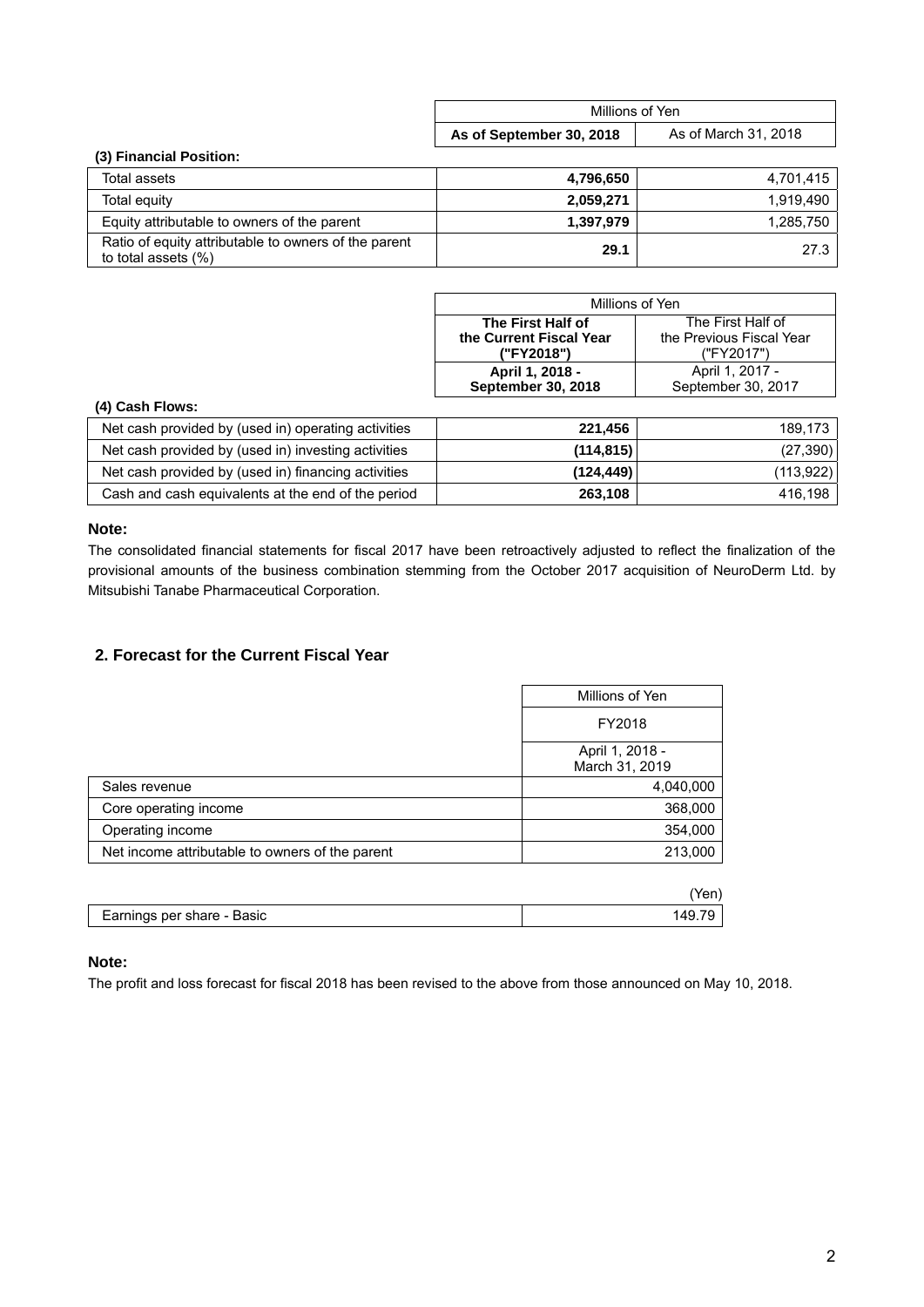#### **3. Business Performance and Financial Position**

### **(1) Business Performance**

# **Consolidated Performance for the First Half of the Fiscal Year Ending March 31, 2019 (Fiscal 2018): Six Months Ended September 30, 2018**

#### **Overview of General Performance**

The business environment surrounding the Mitsubishi Chemical Holdings Group during the first half of fiscal 2018 remained favorable, due to continued strong market prices for MMA, carbon products, and other products in the Industrial Materials domain, despite the impact of NHI price revision in April 2018 in the Health Care domain and slowing demand for some products and higher raw material costs in the Performance Products domain.

Against this background, sales revenue for the first half of fiscal 2018 increased by ¥117.3 billion, or 6.5% year on year, to ¥1,922.1 billion. Core operating income decreased by ¥4.1 billion, or 2.1% year on year, to ¥188.2 billion, and operating income was up ¥1.3 billion, or 0.7% year on year, at ¥186.6 billion, reflecting gains on sale of fixed assets in special items. Earnings before taxes rose by ¥3.9 billion, or 2.1% year on year, to ¥184.1 billion. Net income attributable to owners of the parent grew ¥19.7 billion, or 19.6% year on year, to ¥120.2 billion.

#### **Overview of Business Segment**

The overview of financial results by business segment for the first half of fiscal 2018 is shown below. Gains or losses by segment are stated with core operating income which excludes gains or losses from special items including losses incurred by business withdrawals, streamlining, and others.

*In the following sections, all comparisons are with the same period of the previous fiscal year unless stated otherwise.* 

#### **Performance Products Segment, Performance Products Domain**

Sales revenue was up ¥21.8 billion, to ¥582.5 billion. Core operating income fell ¥6.4 billion, to ¥44.4 billion.

In functional products, sales revenue increased, due to higher sales volumes in advanced moldings and composites including high-performance engineering plastics, alumina fibers, and other products, despite slowing demand for some information and electronics related products.

In performance chemicals, sales revenue rose, reflecting continued strong market prices for phenol-polycarbonate chain in advanced polymers and rising sales volumes in battery materials for automobiles in the new energy business.

Core operating income decreased primarily due to an impact from scheduled maintenance and repairs and a rise in raw material costs as a whole.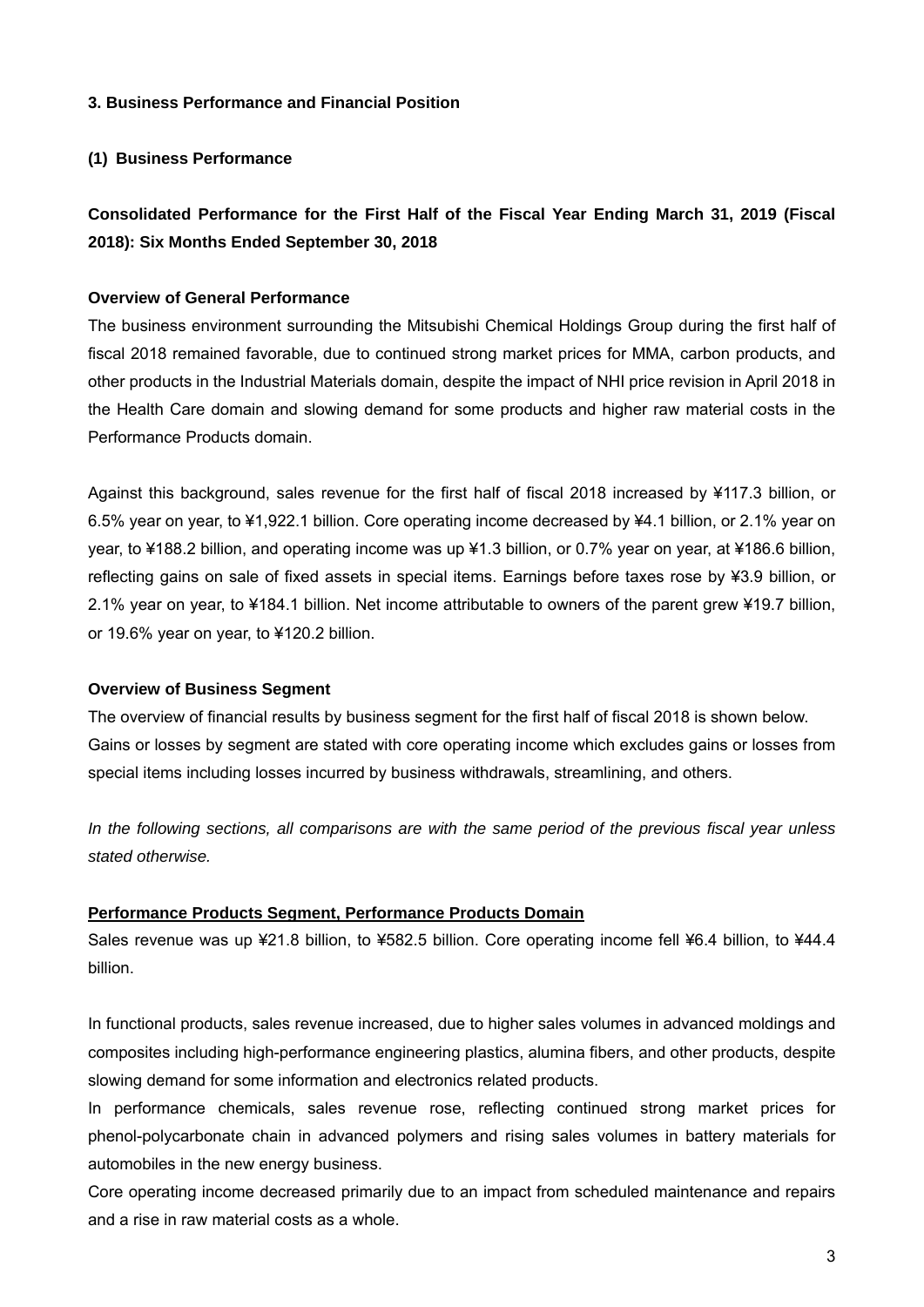Major initiatives in the Performance Products segment during the first half of fiscal 2018 included:

- Mitsubishi Chemical Corporation's consolidated subsidiary, The Nippon Synthetic Chemical Industry Co., Ltd., decided to expand a production facility for optical PVOH film, *OPL film*, in its Kumamoto Plant, in response to rising demand in polarizing film primarily due to spread of FPDs to emerging countries and an increase in screen size. The facility is slated to complete in March 2020. (Capacity increase: 106 million m<sup>2</sup>/y to 127 million m<sup>2</sup>/y)
- Mitsubishi Chemical Corporation decided to absorb its consolidated subsidiary, The Nippon Synthetic Chemical Industry Co., Ltd., as of April 1, 2019, to further group-wide growth of associated businesses, by increasing revenue of existing businesses and developing new applications and products.
- In October 2018, Mitsubishi Chemical Corporation acquired Cleanpart Group GmbH, which provides semiconductor makers in Europe and the U.S. with precision cleaning and coating services for semiconductor manufacturing equipment, aiming at strengthening its position in the growing field of semiconductor-related services and providing global services.
- Mitsubishi Chemical Corporation has been conducting R&D and developing applications for biodegradable and bio-based plastics. In October 2018, Japan Paper and Pulp Co., Ltd. launched sales of paper cups made with Mitsubishi Chemical's BioPBS™ biodegradable plastic.

# **Chemicals Segment, Industrial Materials Domain**

Sales revenue was rose by ¥74.2 billion, to ¥645.8 billion. Core operating income grew ¥11.6 billion, to ¥83.5 billion.

In MMA, sales revenue increased due to rising MMA monomer market prices in line with continuing firm demand.

In petrochemicals, sales revenue was up due to rising sales prices brought on by higher raw material prices, despite decreased sales volumes reflecting a larger impact from scheduled maintenance and repairs at an ethylene production facility.

In carbon, sales revenue grew primarily due to higher market prices of needle coke in the continued firm demand for coke and other products.

Core operating income increased mainly attributable to a widened price spread between raw materials and products in MMA and carbon products, despite the larger impact of the scheduled maintenance and repairs at petrochemical production facilities, a narrowed price spread between raw materials and products in polyolefin, and other factors.

Major initiatives in the Chemicals segment during the first half of fiscal 2018 included:

- The Saudi Methacrylates Company, a joint venture between Mitsubishi Chemical Corporation and Saudi Basic Industries Corporation commenced full-scale operation at its facilities for MMA monomer (250kt/y) and PMMA (40kt/y) in April 2018.
- Mitsubishi Chemical Corporation decided to transfer the acrylic sheet business in Europe operated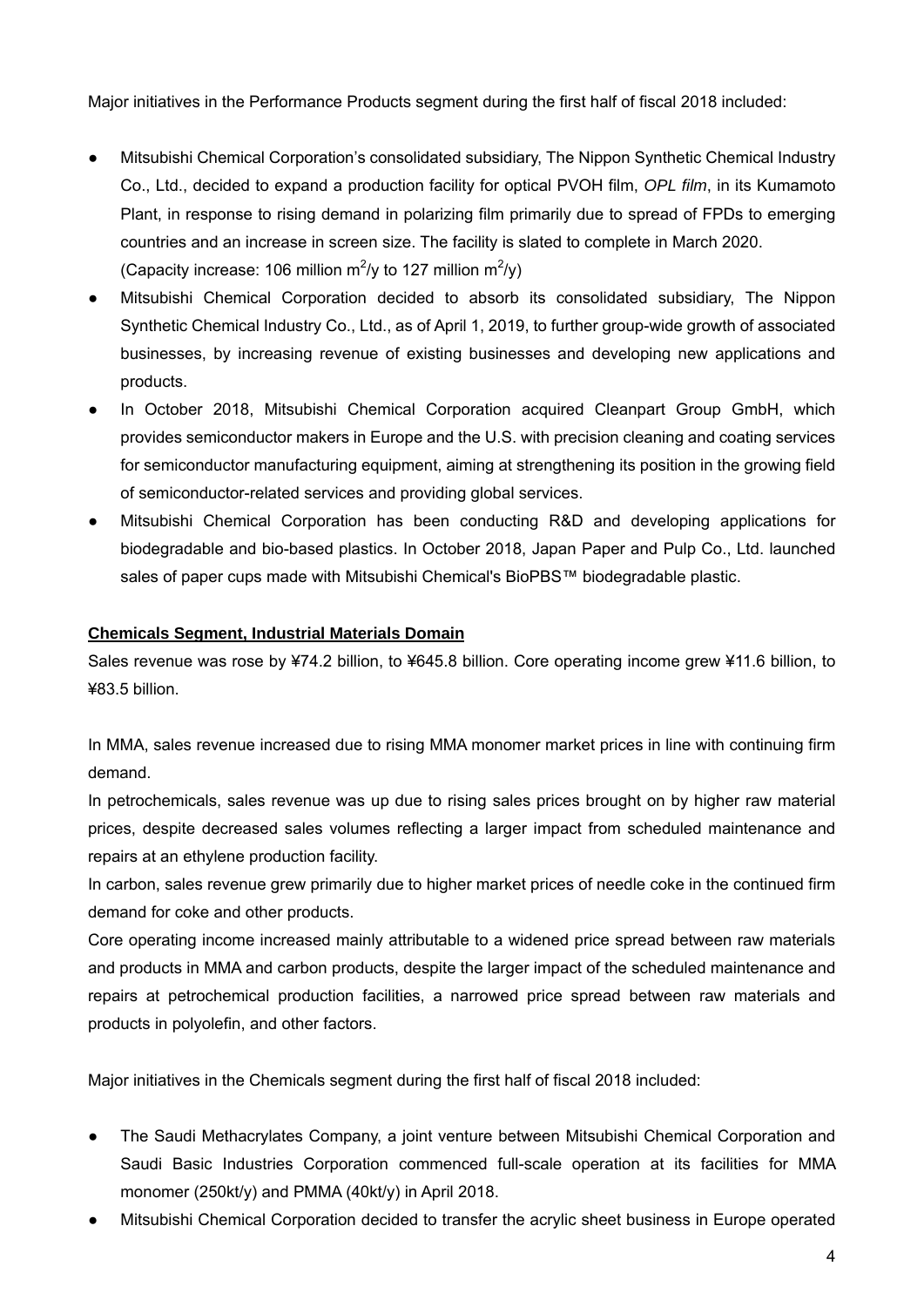by its subsidiary in the U.K., valued at 92 million British pounds (13.5 billion yen), to Schweiter Technologies Group, in September 2018.

# **Industrial Gases Segment, Industrial Materials Domain**

Sales revenue increased by ¥23.5 billion, to ¥325.7 billion. Core operating income was down ¥1.2 billion, at ¥26.9 billion.

In industrial gases, sales revenue increased, reflecting establishment of a new domestic onsite gas plant in October 2017 and continued firmness in the overseas gas business.

Core operating income decreased attributable to increased costs related to business acquisitions and other factors, despite increased revenue and profits.

A major initiative in the Industrial Gas segment during the first half of fiscal 2018 included:

Taiyo Nippon Sanso Corporation announced a plan to acquire some of the European businesses of Praxair, Inc. including the industrial gas business in Germany, Spain, Portugal, Italy, Norway, Denmark, Sweden, the Netherlands, and Belgium; the carbon dioxide gas business in the U.K., Ireland, the Netherlands, and France; and the helium-related business, with a total value of 5 billion euro (approx. 643.8 billion yen). This move is aimed at accelerating Taiyo Nippon Sanso's global expansion by acquiring businesses with certain shares in markets where the company has little or no market presence.

# **Health Care Segment, Health Care Domain**

Sales revenue totaled ¥269.5 billion, a decrease of ¥3.7 billion. Core operating income was down ¥5.7 billion, at ¥35.3 billion.

Pharmaceuticals recorded lower sales revenue and core operating income, mainly attributable to NHI price revision in domestic ethical pharmaceuticals in April 2018 and a generic drug business transfer in October 2017, despite sales growth of *Radicava*, a treatment for amyotrophic lateral sclerosis (ALS) in the U.S.

A major initiative in the Health Care segment during the first half of fiscal 2018 included:

● Life Science Institute, Inc. launched an exploratory clinical trial with the Muse cell-based product "CL2020" on an ischemic stroke patient, following an earlier trial with an acute myocardial infarction patient, at Tohoku University Hospital in September 2018.

# **Others**

Sales revenue was up ¥1.5 billion, to ¥98.6 billion and core operating income decreased by ¥0.6 billion, to ¥2.9 billion.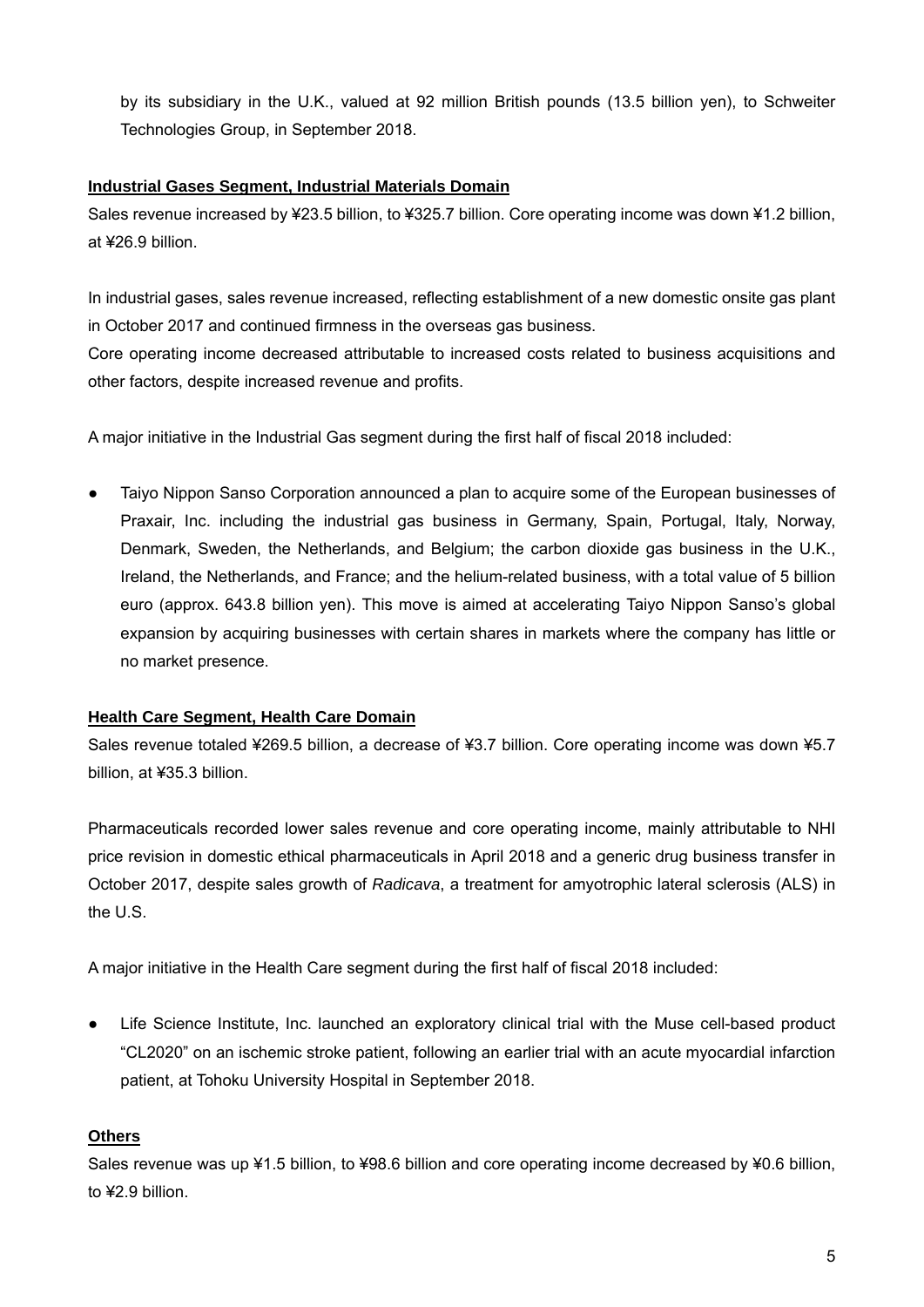# **(2) Consolidated Financial Position at the End of First Half of Fiscal 2018**

Total assets at the end of the first half of fiscal 2018 were ¥4,796.7 billion, an increase of ¥95.3 billion from the end of fiscal 2017. The increase was mainly attributable to an increase in the yen-equivalent value of overseas subsidiary assets caused by the yen weakening against the U.S. dollar in the foreign exchange market.

# **(3) Consolidated Financial Results Forecast for Fiscal 2018**

Mitsubishi Chemical Holdings made a revision of its forecasts for consolidated financial results and dividends for fiscal 2018 which was announced on May 10, as detailed below.

| (Unit: Billions of yen; unless otherwise noted)      |                  |                             |                     |                      |                                                          |                                  |
|------------------------------------------------------|------------------|-----------------------------|---------------------|----------------------|----------------------------------------------------------|----------------------------------|
|                                                      | Sales<br>revenue | Core<br>operating<br>income | Operating<br>income | <b>Net</b><br>income | Net income<br>attributable to<br>owners of the<br>parent | Net income<br>per share<br>(Yen) |
| Previous forecast (A)<br>(announced on May 10, 2018) | 3,930.0          | 355.0                       | 337.0               | 238.0                | 184.0                                                    | 127.83                           |
| Revised forecast (B)                                 | 4,040.0          | 368.0                       | 354.0               | 268.0                | 213.0                                                    | 149.79                           |
| Difference $(B-A)$                                   | 110.0            | 13.0                        | 17.0                | 30.0                 | 29.0                                                     |                                  |
| Difference (%)                                       | 2.8              | 3.7                         | 5.0                 | 12.6                 | 15.8                                                     |                                  |
| Reference:<br>Results for fiscal 2017                | 3,724.4          | 380.5                       | 355.7               | 276.4                | 211.8                                                    | 147.14                           |

# **I. Revision to consolidated financial results forecast for fiscal 2018 (April 1, 2018 – March 31, 2019)**

Notes: Net income before taxes: ¥325.0 billion (previous forecast); ¥345.0 billion (revised forecast) Core operating income: Operating income excluding special items

Sales revenue, core operating income, operating income, net income, and net income attributable to the owners of the parent are expected to be higher than the previous forecast, mainly reflecting MMA and carbon product market prices that remained stronger than the initial assumption in the Chemicals segment, although profits are expected to decrease, mainly in the Performance Products segment, due in part to an increase in raw material costs.

# **II. Revision to dividends forecast for fiscal 2018**

Our basic policy of returning profits to shareholders emphasizes enhancement of shareholder value by increasing the value of the company. Therefore, using 30% of the medium-term profit level as a guideline for the consolidated dividend payout ratio, we will make stable dividend payments, while maintaining sufficient internal reserves as resources to develop future businesses. Based on the above stated policy, we raised the interim dividend by ¥3 from the previous forecast, to ¥20 and the year-end dividend by ¥3 from the previous forecast, to ¥20. Accordingly, the forecast for the annual dividend will be increased by ¥8 per share from fiscal 2017 to ¥40.

#### **Forward-looking Statements**

The forward-looking statements are based largely on company expectations and information available as of the date hereof, and are subject to risks and uncertainties which may be beyond company control. Actual results could differ materially due to numerous factors, including without limitation market conditions, and the effect of industry competition. The company expectations for the forward-looking statements are described in page [2] and [6] hereof.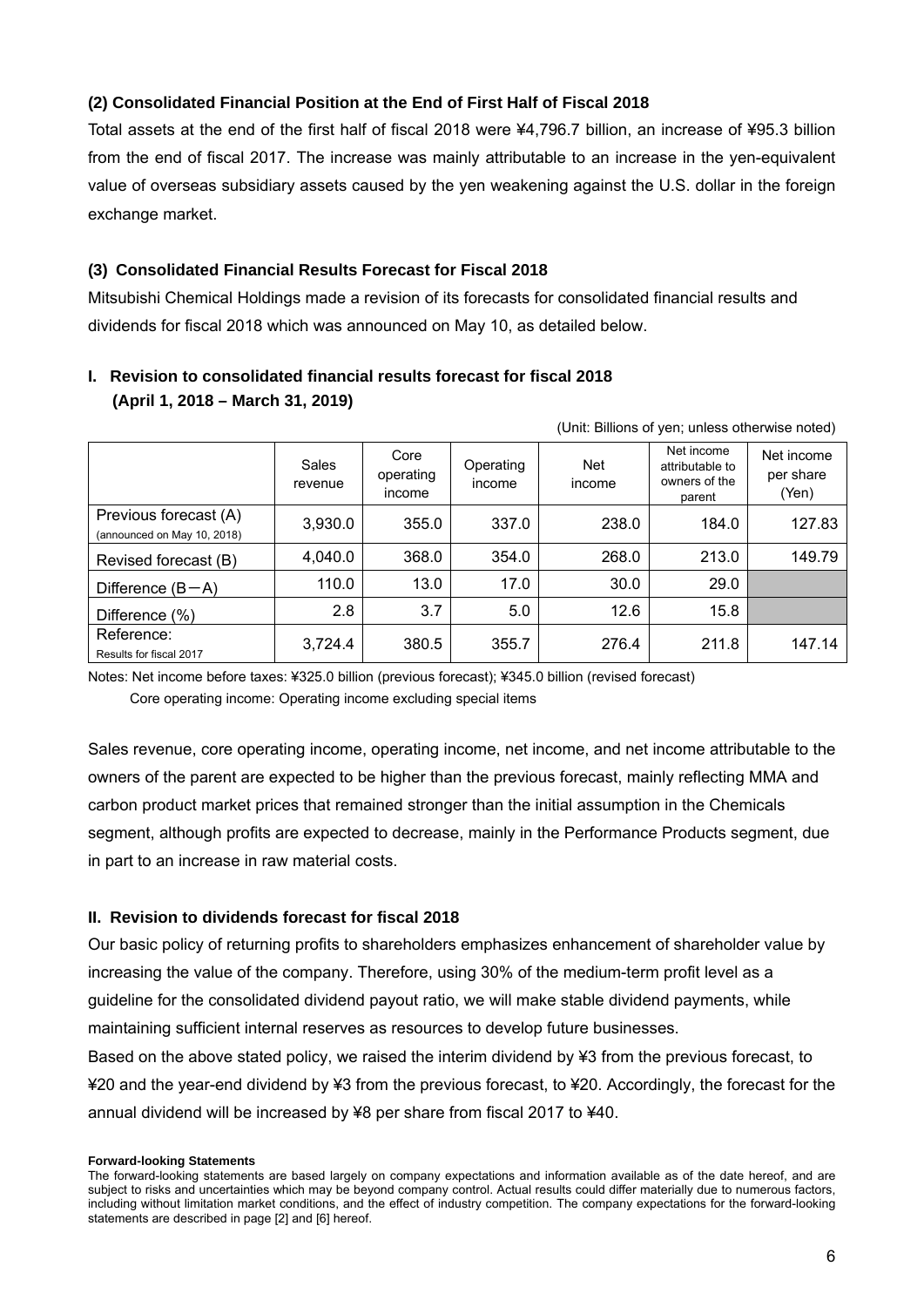### **Reference**

### **(1) Condensed Consolidated Statement of Profit or Loss**

Six months ended September 30, 2017 and 2018

|                                                                    |                                           | (Millions of yen)                         |
|--------------------------------------------------------------------|-------------------------------------------|-------------------------------------------|
|                                                                    | Six months<br>ended September 30,<br>2017 | Six months<br>ended September 30,<br>2018 |
| Sales revenue                                                      | 1,804,766                                 | 1,922,085                                 |
| Cost of sales                                                      | (1, 254, 037)                             | (1,367,811)                               |
| Gross profit                                                       | 550,729                                   | 554,274                                   |
| Selling, general and administrative expenses                       | (369, 047)                                | (380, 315)                                |
| Other income                                                       | 4,719                                     | 6,516                                     |
| Other expenses                                                     | (12,629)                                  | (10, 930)                                 |
| Equity income                                                      | 11,556                                    | 17,078                                    |
| Operating income                                                   | 185,328                                   | 186,623                                   |
| Financial income                                                   | 4,535                                     | 6,760                                     |
| Financial expenses                                                 | (9,654)                                   | (9,300)                                   |
| Earnings before taxes                                              | 180,209                                   | 184,083                                   |
| Income taxes                                                       | (48, 889)                                 | (37, 187)                                 |
| Net income                                                         | 131,320                                   | 146,896                                   |
| Net income attributable to                                         |                                           |                                           |
| Owners of the parent                                               | 100,478                                   | 120,213                                   |
| Non-controlling interests                                          | 30,842                                    | 26,683                                    |
| Earnings per share(Yen)                                            |                                           |                                           |
| Basic earnings per share attributable to owners<br>of the parent   | 69.81                                     | 84.41                                     |
| Diluted earnings per share attributable to owners<br>of the parent | 64.56                                     | 77.91                                     |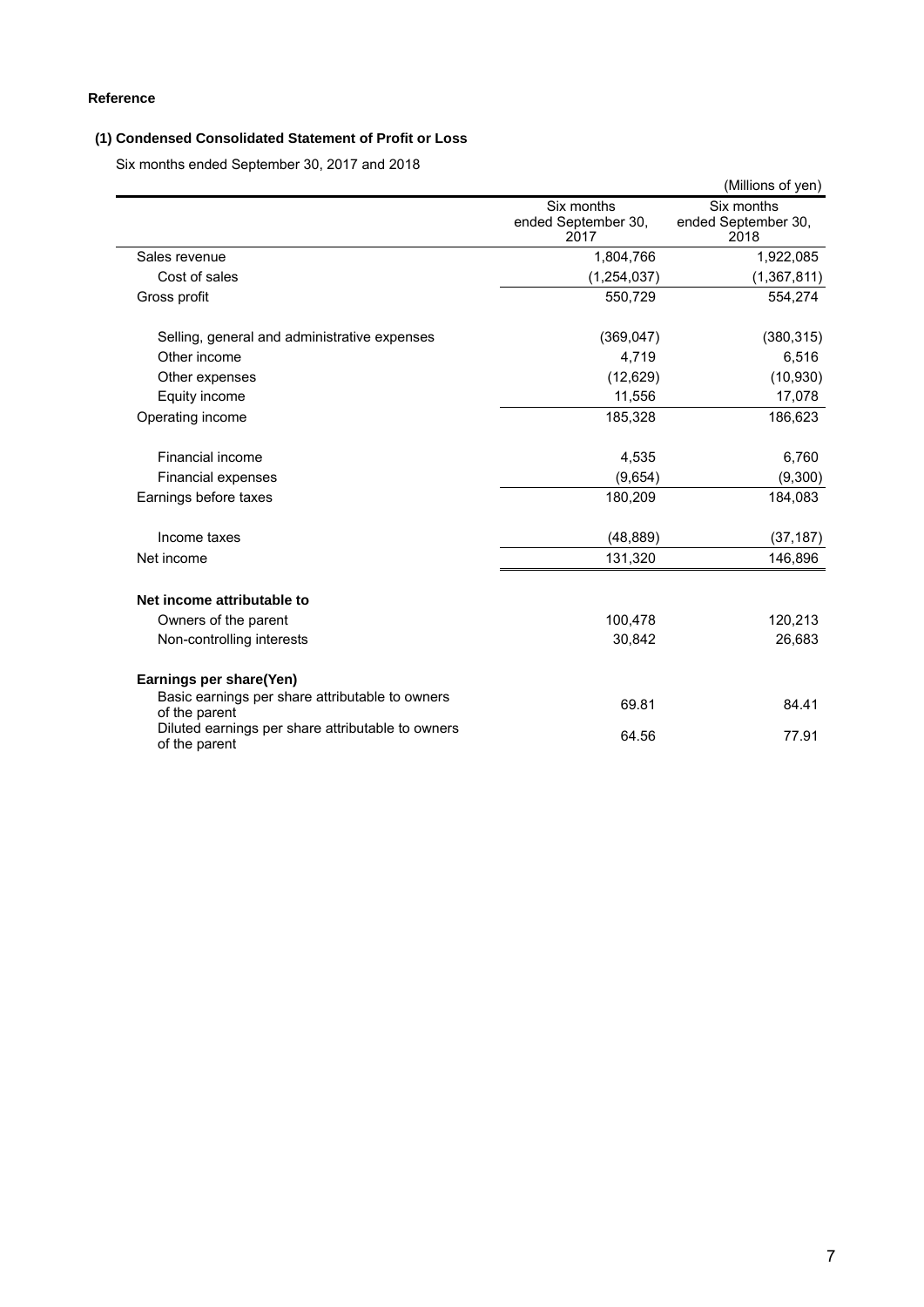### **(2) Condensed Consolidated Statement of Comprehensive Income**

Six months ended September 30, 2017 and 2018

|                                                                                                    |                                           | (Millions of yen)                         |
|----------------------------------------------------------------------------------------------------|-------------------------------------------|-------------------------------------------|
|                                                                                                    | Six months<br>ended September 30,<br>2017 | Six months<br>ended September 30,<br>2018 |
| Net income                                                                                         | 131,320                                   | 146,896                                   |
| Other comprehensive income                                                                         |                                           |                                           |
| Items that will not be reclassified to profit or loss                                              |                                           |                                           |
| Net gain (loss) on revaluation of financial assets<br>measured at fair value                       | 10,800                                    | 8,591                                     |
| Remeasurements of defined benefit pensions plans                                                   | 11,756                                    | 8,087                                     |
| Share of other comprehensive income (loss) of<br>investments accounted for using the equity method | (13)                                      | 129                                       |
| Total items that will not be reclassified to profit or loss                                        | 22,543                                    | 16,807                                    |
| Items that may be subsequently reclassified to<br>profit or loss                                   |                                           |                                           |
| Exchange differences on translation of<br>foreign operations                                       | 20,681                                    | 30,013                                    |
| Net gain (loss) on derivatives designated<br>as cash flow hedges                                   | 1,546                                     | 5,073                                     |
| Share of other comprehensive income(loss) of<br>investments accounted for using the equity method  | (1,064)                                   | (908)                                     |
| Total items that may be subsequently reclassified<br>to profit or loss                             | 21,163                                    | 34,178                                    |
| Total other comprehensive income (net of tax)                                                      | 43,706                                    | 50,985                                    |
| Total comprehensive income                                                                         | 175,026                                   | 197,881                                   |
|                                                                                                    |                                           |                                           |
| Total comprehensive income attributable to                                                         |                                           |                                           |
| Owners of the parent                                                                               | 135,409                                   | 156,282                                   |
| Non-controlling interests                                                                          | 39,617                                    | 41,599                                    |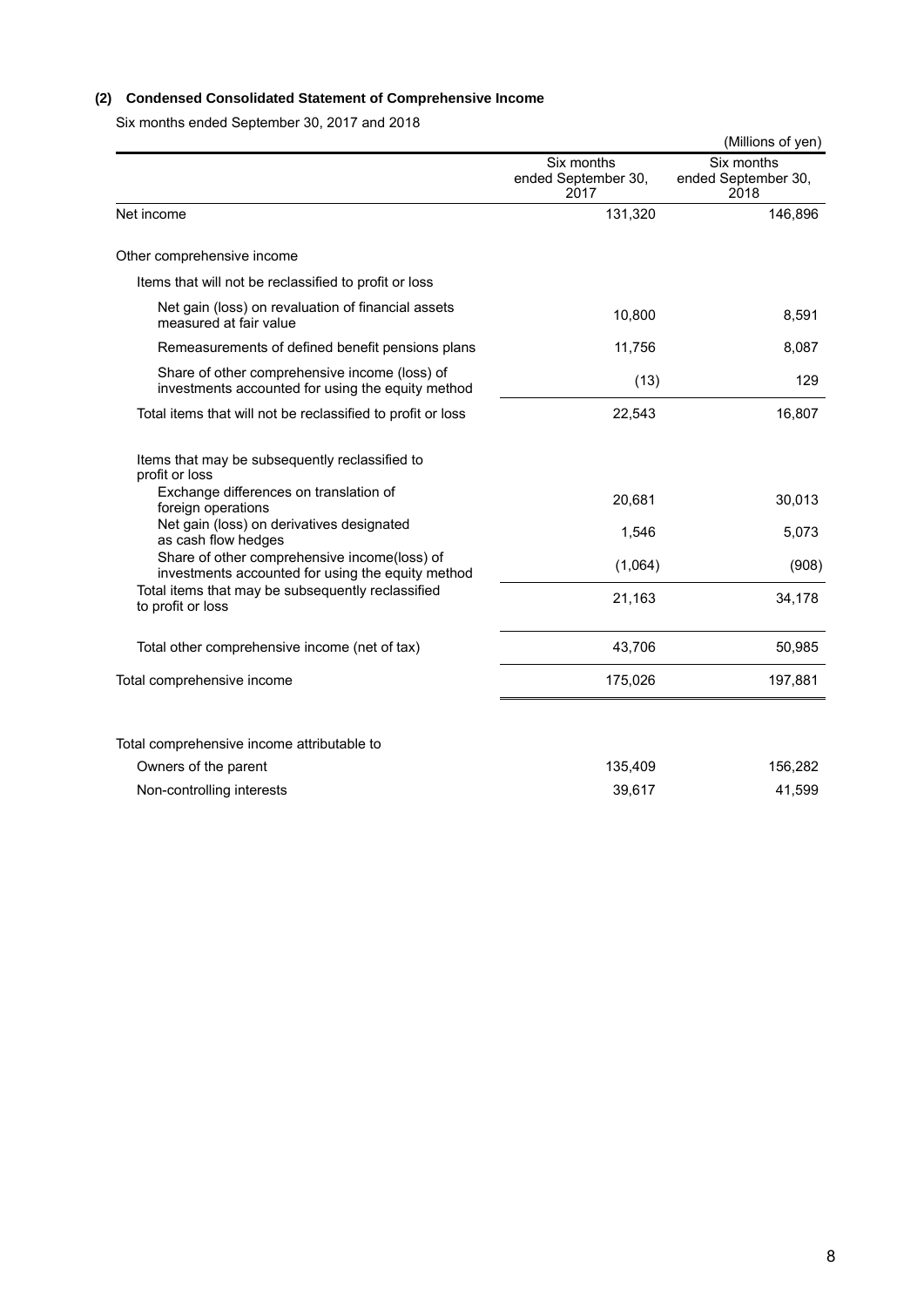### **(3) Condensed Consolidated Statement of Financial Position**

|                | (Millions of yen)  |
|----------------|--------------------|
| March 31, 2018 | September 30, 2018 |
|                |                    |
|                |                    |
| 277,624        | 263,108            |
| 854,804        | 841,310            |
| 607,671        | 632,146            |
| 247,365        | 264,789            |
| 62,050         | 58,930             |
| 2,049,514      | 2,060,283          |
| 2,139          | 10,302             |
| 2,051,653      | 2,070,585          |
|                |                    |
| 1,433,509      | 1,477,047          |
| 324,201        | 330,516            |
| 355,151        | 363,662            |
| 175,905        | 180,922            |
| 244,489        | 248,476            |
| 36,145         | 44,330             |
| 80,362         | 81,112             |
| 2,649,762      | 2,726,065          |
| 4,701,415      | 4,796,650          |
|                |                    |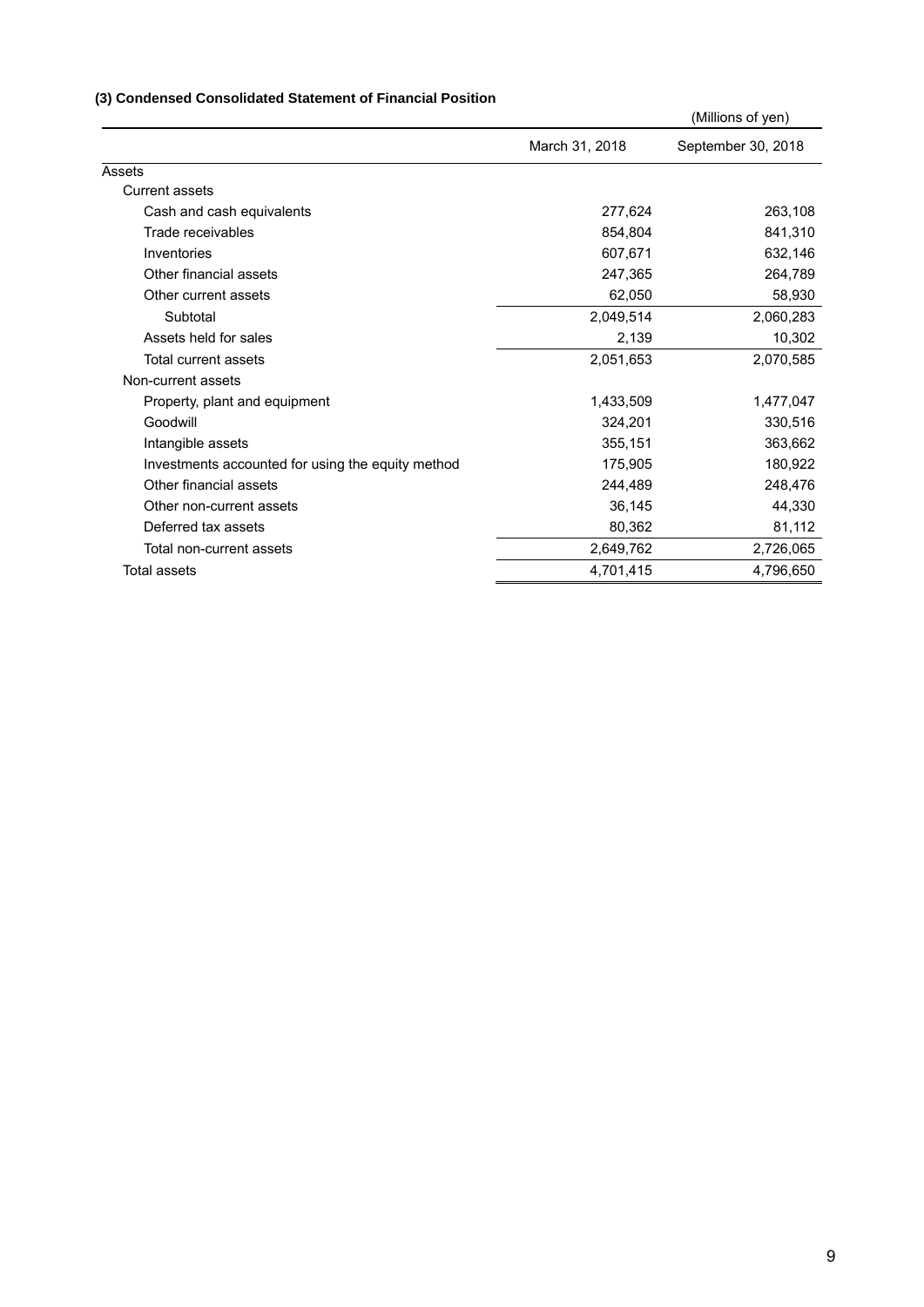|                                                            |                | (Millions of yen)  |
|------------------------------------------------------------|----------------|--------------------|
|                                                            | March 31, 2018 | September 30, 2018 |
| Liabilities                                                |                |                    |
| <b>Current liabilities</b>                                 |                |                    |
| Trade payables                                             | 488,592        | 492,647            |
| Bonds and borrowings                                       | 580,854        | 581,036            |
| Income tax payable                                         | 41,293         | 30,185             |
| Other financial liabilities                                | 201,208        | 189,657            |
| Provisions                                                 | 7,463          | 9,734              |
| Other current liabilities                                  | 127,108        | 127,579            |
| Subtotal                                                   | 1,446,518      | 1,430,838          |
| Liabilities directly associated with assets held for sales | 364            | 1,647              |
| <b>Total current liabilities</b>                           | 1,446,882      | 1,432,485          |
| Non-current liabilities                                    |                |                    |
| Bonds and borrowings                                       | 1,025,268      | 985,842            |
| Other financial liabilities                                | 29,174         | 27,833             |
| Retirement benefit liabilities                             | 110,639        | 107,091            |
| Provisions                                                 | 30,712         | 30,902             |
| Other non-current liabilities                              | 38,014         | 38,960             |
| Deferred tax liabilities                                   | 101,236        | 114,266            |
| Total non-current liabilities                              | 1,335,043      | 1,304,894          |
| <b>Total liabilities</b>                                   | 2,781,925      | 2,737,379          |
| Equity                                                     |                |                    |
| Common stock                                               | 50,000         | 50,000             |
| Additional paid-in capital                                 | 321,111        | 321,605            |
| Treasury stock                                             | (43, 569)      | (63, 561)          |
| Retained earnings                                          | 956,946        | 1,062,162          |
| Other components of equity                                 | 1,262          | 27,773             |
| Equity attributable to owners of the parent                | 1,285,750      | 1,397,979          |
| Non-controlling interests                                  | 633,740        | 661,292            |
| <b>Total equity</b>                                        | 1,919,490      | 2,059,271          |
| Total liabilities and equity                               | 4,701,415      | 4,796,650          |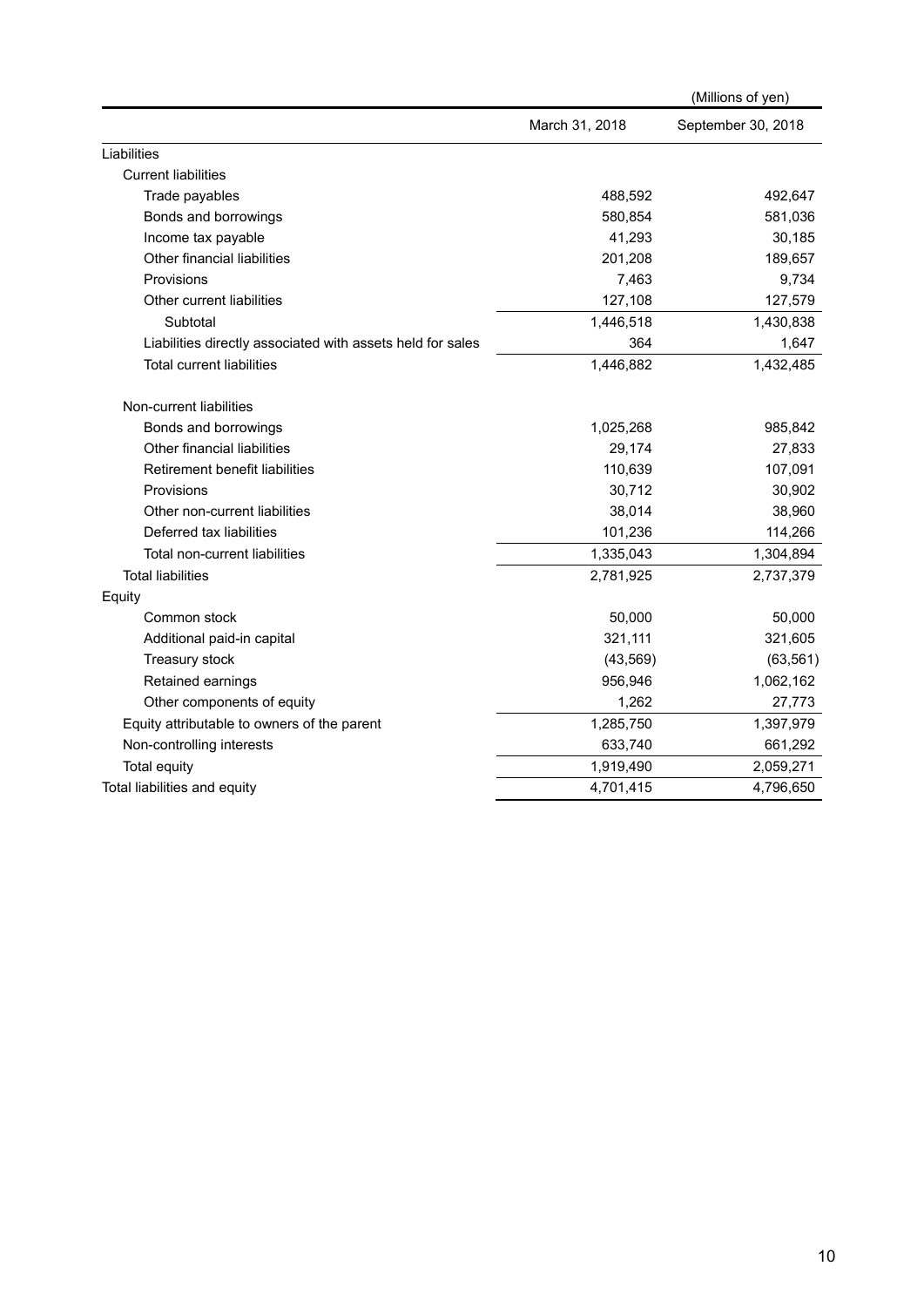# **(4) Condensed Consolidated Statement of Changes in Equity**

Six months ended September 30, 2017

|                                                                  |                 |                                  |                   | (Millions of yen)    |
|------------------------------------------------------------------|-----------------|----------------------------------|-------------------|----------------------|
|                                                                  | Common<br>stock | Additional<br>paid-in<br>capital | Treasury<br>stock | Retained<br>earnings |
| Balance at April 1, 2017                                         | 50,000          | 321,703                          | (43, 587)         | 761,364              |
| Net income                                                       |                 |                                  |                   | 100,478              |
| Other comprehensive income                                       |                 |                                  |                   |                      |
| Total comprehensive income                                       |                 |                                  |                   | 100,478              |
| Purchase of treasury stock                                       |                 |                                  | (25)              |                      |
| Disposal of treasury stock                                       |                 | (35)                             | 36                |                      |
| Cash dividends                                                   |                 |                                  |                   | (17, 271)            |
| Share-based payment transactions                                 |                 | 144                              |                   |                      |
| Share-based payment transactions<br>of subsidiaries              |                 |                                  |                   |                      |
| Changes in interests in subsidiaries                             |                 | (200)                            |                   |                      |
| Changes in scope of consolidation                                |                 |                                  |                   | (53)                 |
| Transfer from other components<br>of equity to retained earnings |                 |                                  |                   | 10,370               |
| Total transactions with owners                                   |                 | (91)                             | 11                | (6,954)              |
| Balance at September 30, 2017                                    | 50,000          | 321,612                          | (43, 576)         | 854,888              |

#### Other components of equity

| Balance at April 1, 2017<br>46,831<br>(1,027)<br>1,918<br>1,091,398<br>606,799<br>1,698,197<br>(43, 886)<br>100,478<br>30,842<br>131,320<br>Net income<br>15,470<br>43,706<br>Other comprehensive income<br>8,125<br>10,116<br>1,220<br>34,931<br>34,931<br>8,775<br>8,125<br>1,220<br>34,931<br>175,026<br>10,116<br>15,470<br>135,409<br>39,617<br>Total comprehensive income<br>(25)<br>(25)<br>Purchase of treasury stock<br>Disposal of treasury stock<br>1<br>(17, 271)<br>Cash dividends<br>(18, 296)<br>(35, 567)<br>144<br>144<br>Share-based payment transactions<br>Share-based payment transactions<br>17<br>17<br>of subsidiaries<br>(200)<br>1,479<br>1,279<br>Changes in interests in subsidiaries<br>Changes in scope of consolidation<br>(53)<br>(78)<br>(131)<br>Transfer from other components<br>(254)<br>(10, 116)<br>(10, 370)<br>-<br>of equity to retained earnings<br>Total transactions with owners<br>(254)<br>(10, 116)<br>(10, 370)<br>(17, 404)<br>(16, 878)<br>(34, 282)<br>193<br>54,702<br>26,479<br>1,209,403<br>629,538<br>1,838,941<br>Balance at September 30, 2017<br>(28, 416) | Net gain<br>(loss) on<br>revaluation<br>of financial<br>assets<br>measured<br>at fair value | Remeasure-<br>ments of<br>defined<br>benefit<br>pensions<br>plans | Exchange<br>differences<br>on<br>translation<br>of foreign<br>operations | Net gain<br>(loss) on<br>derivatives<br>designated<br>as cash flow<br>hedges | Total | Equity<br>attributable<br>to owners of<br>the parent | Non-<br>controlling<br>interests | Total<br>equity |
|-----------------------------------------------------------------------------------------------------------------------------------------------------------------------------------------------------------------------------------------------------------------------------------------------------------------------------------------------------------------------------------------------------------------------------------------------------------------------------------------------------------------------------------------------------------------------------------------------------------------------------------------------------------------------------------------------------------------------------------------------------------------------------------------------------------------------------------------------------------------------------------------------------------------------------------------------------------------------------------------------------------------------------------------------------------------------------------------------------------------------|---------------------------------------------------------------------------------------------|-------------------------------------------------------------------|--------------------------------------------------------------------------|------------------------------------------------------------------------------|-------|------------------------------------------------------|----------------------------------|-----------------|
|                                                                                                                                                                                                                                                                                                                                                                                                                                                                                                                                                                                                                                                                                                                                                                                                                                                                                                                                                                                                                                                                                                                       |                                                                                             |                                                                   |                                                                          |                                                                              |       |                                                      |                                  |                 |
|                                                                                                                                                                                                                                                                                                                                                                                                                                                                                                                                                                                                                                                                                                                                                                                                                                                                                                                                                                                                                                                                                                                       |                                                                                             |                                                                   |                                                                          |                                                                              |       |                                                      |                                  |                 |
|                                                                                                                                                                                                                                                                                                                                                                                                                                                                                                                                                                                                                                                                                                                                                                                                                                                                                                                                                                                                                                                                                                                       |                                                                                             |                                                                   |                                                                          |                                                                              |       |                                                      |                                  |                 |
|                                                                                                                                                                                                                                                                                                                                                                                                                                                                                                                                                                                                                                                                                                                                                                                                                                                                                                                                                                                                                                                                                                                       |                                                                                             |                                                                   |                                                                          |                                                                              |       |                                                      |                                  |                 |
|                                                                                                                                                                                                                                                                                                                                                                                                                                                                                                                                                                                                                                                                                                                                                                                                                                                                                                                                                                                                                                                                                                                       |                                                                                             |                                                                   |                                                                          |                                                                              |       |                                                      |                                  |                 |
|                                                                                                                                                                                                                                                                                                                                                                                                                                                                                                                                                                                                                                                                                                                                                                                                                                                                                                                                                                                                                                                                                                                       |                                                                                             |                                                                   |                                                                          |                                                                              |       |                                                      |                                  |                 |
|                                                                                                                                                                                                                                                                                                                                                                                                                                                                                                                                                                                                                                                                                                                                                                                                                                                                                                                                                                                                                                                                                                                       |                                                                                             |                                                                   |                                                                          |                                                                              |       |                                                      |                                  |                 |
|                                                                                                                                                                                                                                                                                                                                                                                                                                                                                                                                                                                                                                                                                                                                                                                                                                                                                                                                                                                                                                                                                                                       |                                                                                             |                                                                   |                                                                          |                                                                              |       |                                                      |                                  |                 |
|                                                                                                                                                                                                                                                                                                                                                                                                                                                                                                                                                                                                                                                                                                                                                                                                                                                                                                                                                                                                                                                                                                                       |                                                                                             |                                                                   |                                                                          |                                                                              |       |                                                      |                                  |                 |
|                                                                                                                                                                                                                                                                                                                                                                                                                                                                                                                                                                                                                                                                                                                                                                                                                                                                                                                                                                                                                                                                                                                       |                                                                                             |                                                                   |                                                                          |                                                                              |       |                                                      |                                  |                 |
|                                                                                                                                                                                                                                                                                                                                                                                                                                                                                                                                                                                                                                                                                                                                                                                                                                                                                                                                                                                                                                                                                                                       |                                                                                             |                                                                   |                                                                          |                                                                              |       |                                                      |                                  |                 |
|                                                                                                                                                                                                                                                                                                                                                                                                                                                                                                                                                                                                                                                                                                                                                                                                                                                                                                                                                                                                                                                                                                                       |                                                                                             |                                                                   |                                                                          |                                                                              |       |                                                      |                                  |                 |
|                                                                                                                                                                                                                                                                                                                                                                                                                                                                                                                                                                                                                                                                                                                                                                                                                                                                                                                                                                                                                                                                                                                       |                                                                                             |                                                                   |                                                                          |                                                                              |       |                                                      |                                  |                 |
|                                                                                                                                                                                                                                                                                                                                                                                                                                                                                                                                                                                                                                                                                                                                                                                                                                                                                                                                                                                                                                                                                                                       |                                                                                             |                                                                   |                                                                          |                                                                              |       |                                                      |                                  |                 |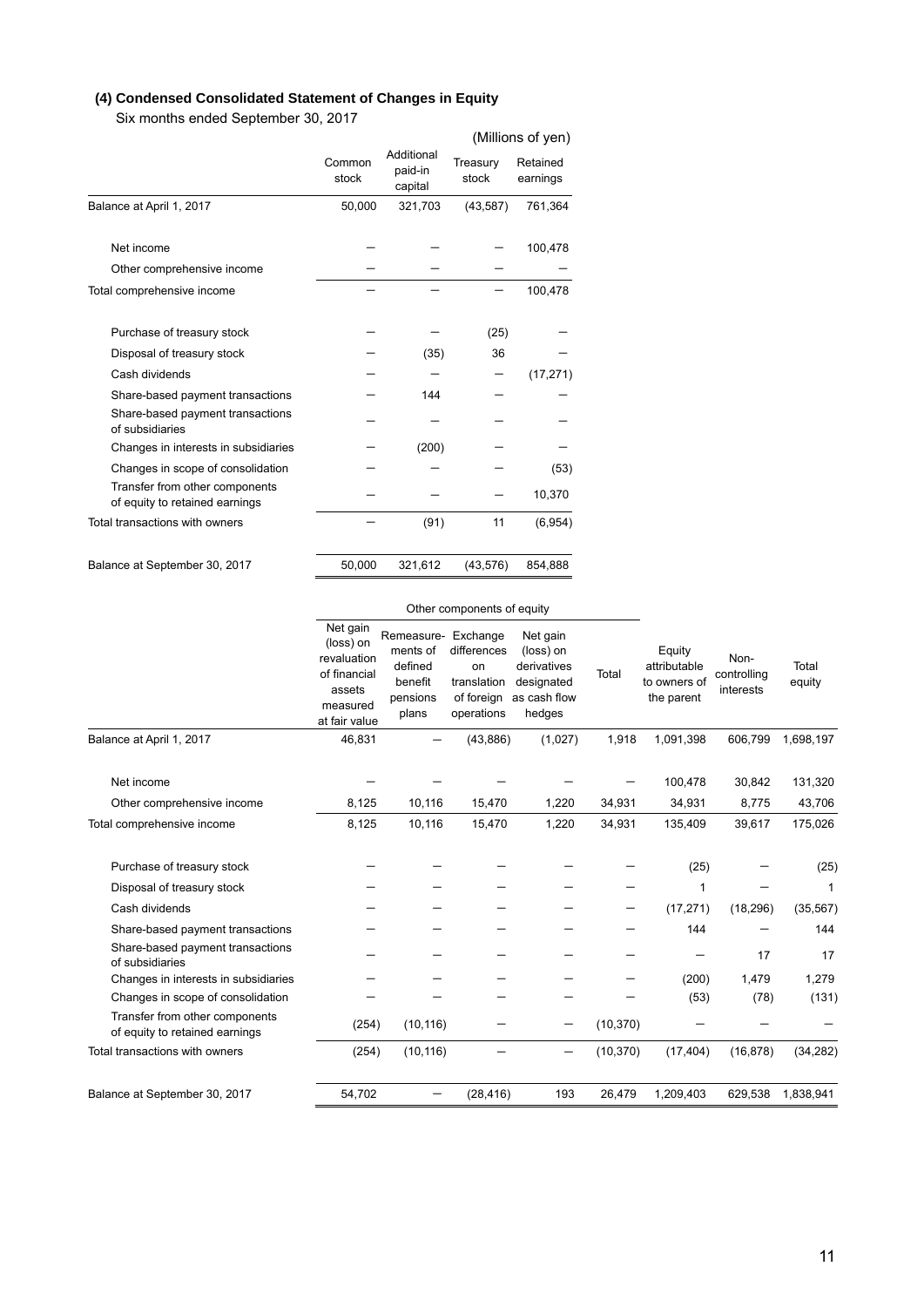### Six months ended September 30, 2018

|                                                                  |                 |                                  |                   | (Millions of yen)    |
|------------------------------------------------------------------|-----------------|----------------------------------|-------------------|----------------------|
|                                                                  | Common<br>stock | Additional<br>paid-in<br>capital | Treasury<br>stock | Retained<br>earnings |
| Balance at April 1, 2018                                         | 50,000          | 321,111                          | (43, 569)         | 956,946              |
| Cumulative effects of changes<br>in accounting policies          |                 |                                  |                   | (85)                 |
| Restated balance at April 1, 2018                                | 50,000          | 321,111                          | (43, 569)         | 956,861              |
| Net income                                                       |                 |                                  |                   | 120,213              |
| Other comprehensive income                                       |                 |                                  |                   |                      |
| Total comprehensive income                                       |                 |                                  |                   | 120,213              |
| Purchase of treasury stock                                       |                 |                                  | (20, 016)         |                      |
| Disposal of treasury stock                                       |                 | (23)                             | 24                |                      |
| Cash dividends                                                   |                 |                                  |                   | (24, 470)            |
| Share-based payment transactions                                 |                 | 483                              |                   |                      |
| Share-based payment transactions<br>of subsidiaries              |                 |                                  |                   |                      |
| Changes in interests in subsidiaries                             |                 | 34                               |                   |                      |
| Changes in scope of consolidation                                |                 |                                  |                   |                      |
| Transfer from other components<br>of equity to retained earnings |                 |                                  |                   | 9,558                |
| Total transactions with owners                                   |                 | 494                              | (19,992)          | (14, 912)            |
| Balance at September 30, 2018                                    | 50,000          | 321,605                          | (63, 561)         | 1,062,162            |

#### Other components of equity

|                                                                  | Net gain<br>(loss) on<br>revaluation<br>of financial<br>assets<br>measured<br>at fair value | Remeasure- Exchange<br>ments of<br>defined<br>benefit<br>pensions<br>plans | differences<br>on<br>translation<br>of foreign<br>operations | Net gain<br>(loss) on<br>derivatives<br>designated<br>as cash flow<br>hedges | Total   | Equity<br>attributable<br>to owners of<br>the parent | Non-<br>controlling<br>interests | Total<br>equity   |
|------------------------------------------------------------------|---------------------------------------------------------------------------------------------|----------------------------------------------------------------------------|--------------------------------------------------------------|------------------------------------------------------------------------------|---------|------------------------------------------------------|----------------------------------|-------------------|
| Balance at April 1, 2018                                         | 51,544                                                                                      |                                                                            | (50, 455)                                                    | 173                                                                          | 1,262   | 1,285,750                                            | 633,740                          | 1,919,490         |
| Cumulative effects of changes<br>in accounting policies          |                                                                                             |                                                                            |                                                              |                                                                              |         | (85)                                                 | (61)                             | (146)             |
| Restated balance at April 1, 2018                                | 51,544                                                                                      |                                                                            | (50, 455)                                                    | 173                                                                          | 1,262   | 1,285,665                                            | 633,679                          | 1,919,344         |
| Net income                                                       |                                                                                             |                                                                            |                                                              |                                                                              |         | 120,213                                              | 26,683                           | 146,896           |
| Other comprehensive income                                       | 5,800                                                                                       | 7,385                                                                      | 20,317                                                       | 2,567                                                                        | 36,069  | 36,069                                               | 14,916                           | 50,985            |
| Total comprehensive income                                       | 5,800                                                                                       | 7,385                                                                      | 20,317                                                       | 2,567                                                                        | 36,069  | 156,282                                              | 41,599                           | 197,881           |
| Purchase of treasury stock                                       |                                                                                             |                                                                            |                                                              |                                                                              |         | (20,016)                                             |                                  | (20, 016)         |
| Disposal of treasury stock                                       |                                                                                             |                                                                            |                                                              |                                                                              |         | 1                                                    |                                  | 1                 |
| Cash dividends                                                   |                                                                                             |                                                                            |                                                              |                                                                              |         | (24, 470)                                            | (16, 189)                        | (40, 659)         |
| Share-based payment transactions                                 |                                                                                             |                                                                            |                                                              |                                                                              |         | 483                                                  |                                  | 483               |
| Share-based payment transactions<br>of subsidiaries              |                                                                                             |                                                                            |                                                              |                                                                              |         |                                                      | 16                               | 16                |
| Changes in interests in subsidiaries                             |                                                                                             |                                                                            |                                                              |                                                                              |         | 34                                                   | 2,273                            | 2,307             |
| Changes in scope of consolidation                                |                                                                                             |                                                                            |                                                              |                                                                              |         |                                                      | (86)                             | (86)              |
| Transfer from other components<br>of equity to retained earnings | (2, 173)                                                                                    | (7, 385)                                                                   |                                                              | —                                                                            | (9,558) |                                                      |                                  |                   |
| Total transactions with owners                                   | (2, 173)                                                                                    | (7, 385)                                                                   |                                                              | —                                                                            | (9,558) | (43,968)                                             | (13,986)                         | (57, 954)         |
| Balance at September 30, 2018                                    | 55,171                                                                                      |                                                                            | (30, 138)                                                    | 2,740                                                                        | 27,773  | 1,397,979                                            |                                  | 661,292 2,059,271 |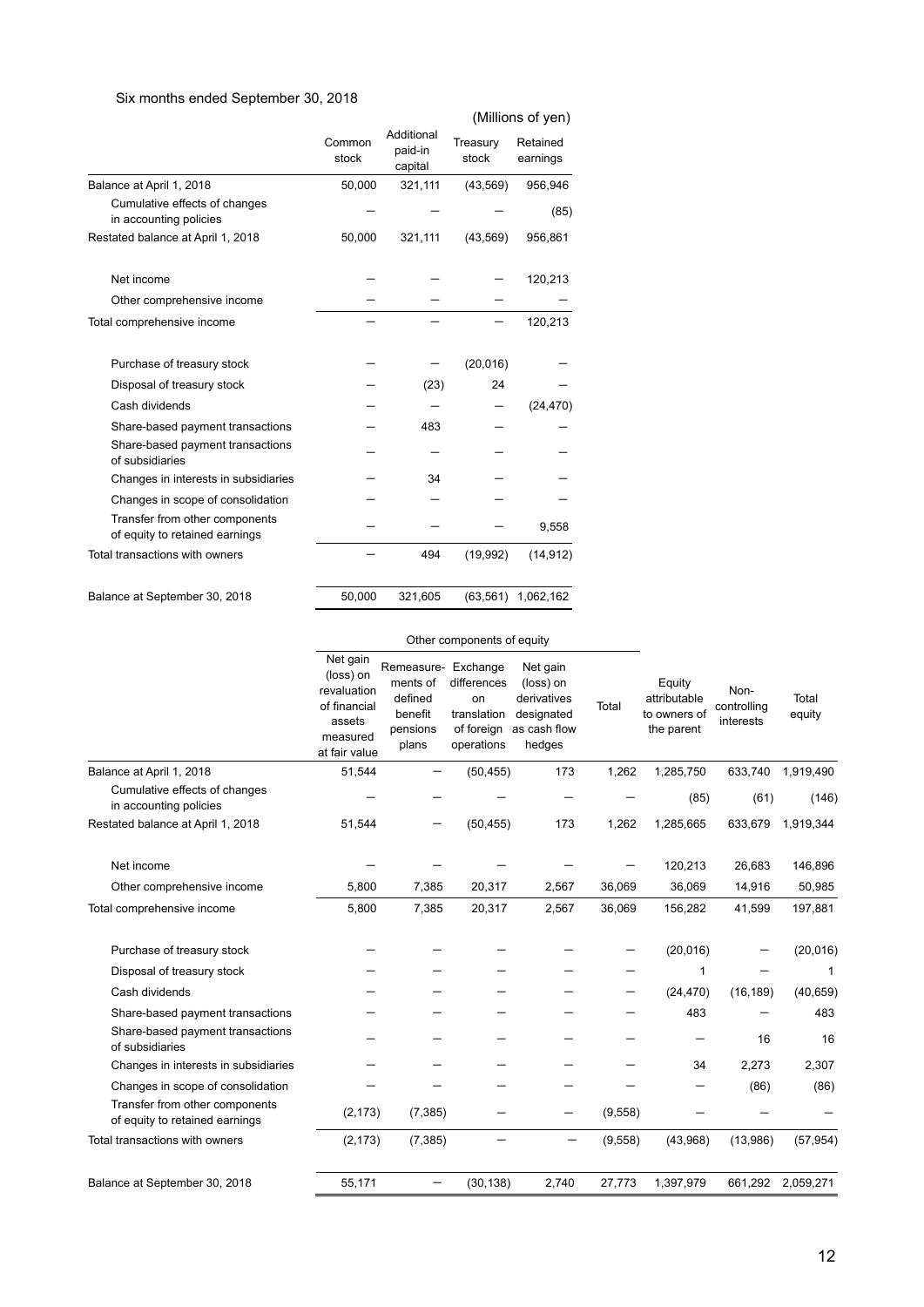# **(5) Condensed Consolidated Statement of Cash Flow**

Six months ended September 30, 2017 and 2018

|                                                                          |                                           | (Millions of yen)                         |
|--------------------------------------------------------------------------|-------------------------------------------|-------------------------------------------|
|                                                                          | Six months<br>ended September 30,<br>2017 | Six months<br>ended September 30,<br>2018 |
| Cash flows from operating activities                                     |                                           |                                           |
| Earnings before taxes                                                    | 180,209                                   | 184,083                                   |
| Depreciation and amortization                                            | 87,962                                    | 93,362                                    |
| Equity income                                                            | (11, 556)                                 | (17,078)                                  |
| Interest and dividend income                                             | (4, 171)                                  | (5,767)                                   |
| Interest expenses                                                        | 7,914                                     | 8,664                                     |
| (Increase) decrease in trade receivables                                 | (58, 106)                                 | 16,882                                    |
| (Increase) decrease in inventories                                       | (15, 759)                                 | (21,083)                                  |
| Increase (decrease) in trade payables                                    | 15,840                                    | (3,261)                                   |
| Increase (decrease) in retirement benefit assets and<br>liabilities, net | 2,259                                     | (598)                                     |
| Other                                                                    | (1, 148)                                  | (5,080)                                   |
| Subtotal                                                                 | 203,444                                   | 250,124                                   |
| Interest received                                                        | 1,194                                     | 2,487                                     |
| Dividends received                                                       | 13,027                                    | 20,337                                    |
| Interest paid                                                            | (7, 571)                                  | (9,013)                                   |
| Income tax (paid) received, net                                          | (20, 921)                                 | (42, 479)                                 |
| Net cash provided by (used in) operating activities                      | 189,173                                   | 221,456                                   |
| Cash flows from investing activities                                     |                                           |                                           |
| Purchase of property, plant and equipment                                | (91, 399)                                 | (101, 101)                                |
| Proceeds from sales of property, plant and equipment                     | 1,404                                     | 3,967                                     |
| Purchase of intangible assets                                            | (13, 921)                                 | (1, 288)                                  |
| Purchase of other financial assets                                       | (195, 226)                                | (148, 434)                                |
| Proceeds from sales/redemption of other financial assets                 | 335,670                                   | 137,186                                   |
| Net cash outflow on acquisition of subsidiaries                          | (1,786)                                   |                                           |
| Net cash inflow on sales of subsidiaries                                 |                                           | 83                                        |
| Payments for transfer of business                                        | (199)                                     | (4, 459)                                  |
| Net (Increase) decrease of time deposits                                 | (60, 828)                                 | 95                                        |
| Other                                                                    | (1, 105)                                  | (864)                                     |
| Net cash provided by (used in) investing activities                      | (27, 390)                                 | (114, 815)                                |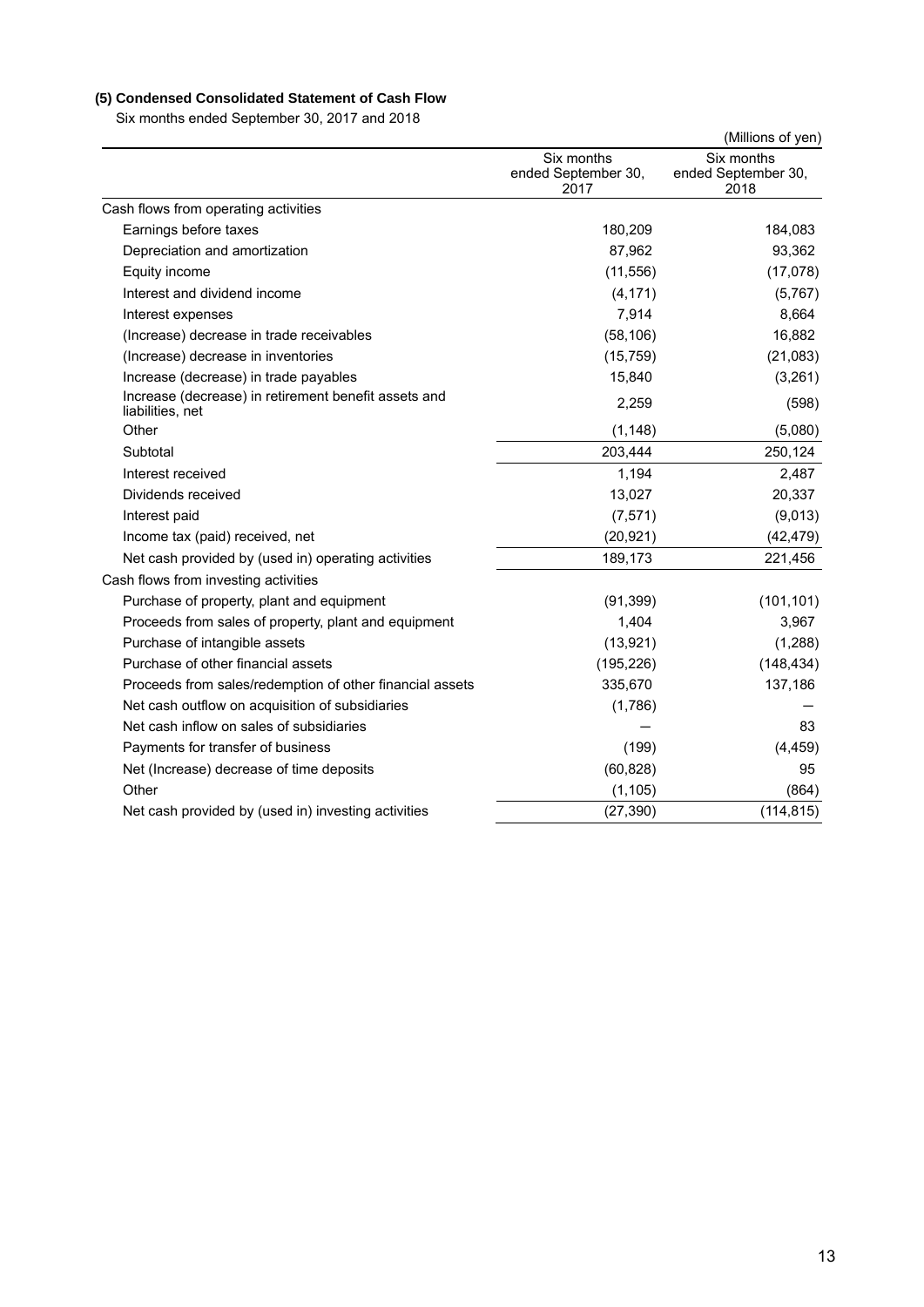|                                                                                                          |                                           | (Millions of yen)                         |
|----------------------------------------------------------------------------------------------------------|-------------------------------------------|-------------------------------------------|
|                                                                                                          | Six months<br>ended September 30,<br>2017 | Six months<br>ended September 30,<br>2018 |
| Cash flows from financing activities                                                                     |                                           |                                           |
| Net increase (decrease) in short-term borrowings                                                         | 38,078                                    | (23, 709)                                 |
| Net increase (decrease) in commercial papers                                                             | (30,000)                                  | (4,000)                                   |
| Proceeds from long-term borrowings                                                                       | 51,787                                    | 40,514                                    |
| Repayment of long-term borrowings                                                                        | (111, 262)                                | (36, 760)                                 |
| Repayment from redemption of bonds                                                                       | (25,000)                                  | (40,000)                                  |
| Net (increase) decrease in treasury stock                                                                | (25)                                      | (20, 015)                                 |
| Dividends paid to owners of the parent                                                                   | (17, 271)                                 | (24, 470)                                 |
| Dividends paid to non-controlling interests                                                              | (18, 296)                                 | (15, 937)                                 |
| Proceeds from stock issuance to non-controlling interests                                                | 2,902                                     | 2,451                                     |
| Other                                                                                                    | (4,835)                                   | (2, 523)                                  |
| Net cash provided by (used in) financing activities                                                      | (113.922)                                 | (124, 449)                                |
| Effect of exchange rate changes on cash and cash equivalents                                             | 4,460                                     | 3,425                                     |
| Net increase (decrease) in cash and cash equivalents                                                     | 52,321                                    | (14, 383)                                 |
| Cash and cash equivalents at the beginning of the period                                                 | 363,510                                   | 277,624                                   |
| Net increase (decrease) in cash and cash equivalents<br>resulting from transfer to assets held for sales | (122)                                     | (98)                                      |
| Net increase (decrease) in cash and cash equivalents<br>resulting from change in scope of consolidation  | 364                                       | (35)                                      |
| Increase in cash and cash equivalents<br>resulting from merger with unconsolidated subsidiaries          | 125                                       |                                           |
| Cash and cash equivalents at the end of the period                                                       | 416,198                                   | 263,108                                   |

#### **(6) Change in accounting policy**

The Mitsubishi Chemical Holdings Group (MCHC Group) adopted IFRS 15 "Revenue from Contracts with Customers" (issued in May 2014) and "Clarifications to IFRS 15" (issued in April 2016) (together, hereinafter "IFRS 15") from the first quarter of fiscal 2018.

In accordance with the adoption of IFRS 15, the MCHC Group recognizes revenue, based on the following 5-step model, in an amount that reflects the consideration to which the Group expects to be entitled in exchange for goods or services transferred to customers.

- Step 1: Identify the contract(s) with a customer
- Step 2: Identify the performance obligations in the contract
- Step 3: Determine the transaction price
- Step 4: Allocate the transaction price to the performance obligations in the contract
- Step 5: Recognize revenue when (or as) the entity satisfies a performance obligation

The MCHC Group offers a variety of products and services (see the following table, "Business Segment Information") to domestic and foreign customers through its business activities in four business segments ("Performance Products," "Chemicals," "Industrial Gases" and "Health Care"), primarily by the four operating companies, Mitsubishi Chemical, Mitsubishi Tanabe Pharma, Life Science Institute, and Taiyo Nippon Sanso.

For the sales of such products, because the customer obtains control over the products upon delivery, the performance obligation is judged to have been satisfied and revenue is therefore recognized upon delivery of the products. Revenue is measured at the consideration promised in a contract with a customer, less discounts, rebates, returned products and other items.

Consideration for products under sales contracts is mainly collected within 12 months of the transfer of control over said products and therefore the consideration includes no significant financial elements.